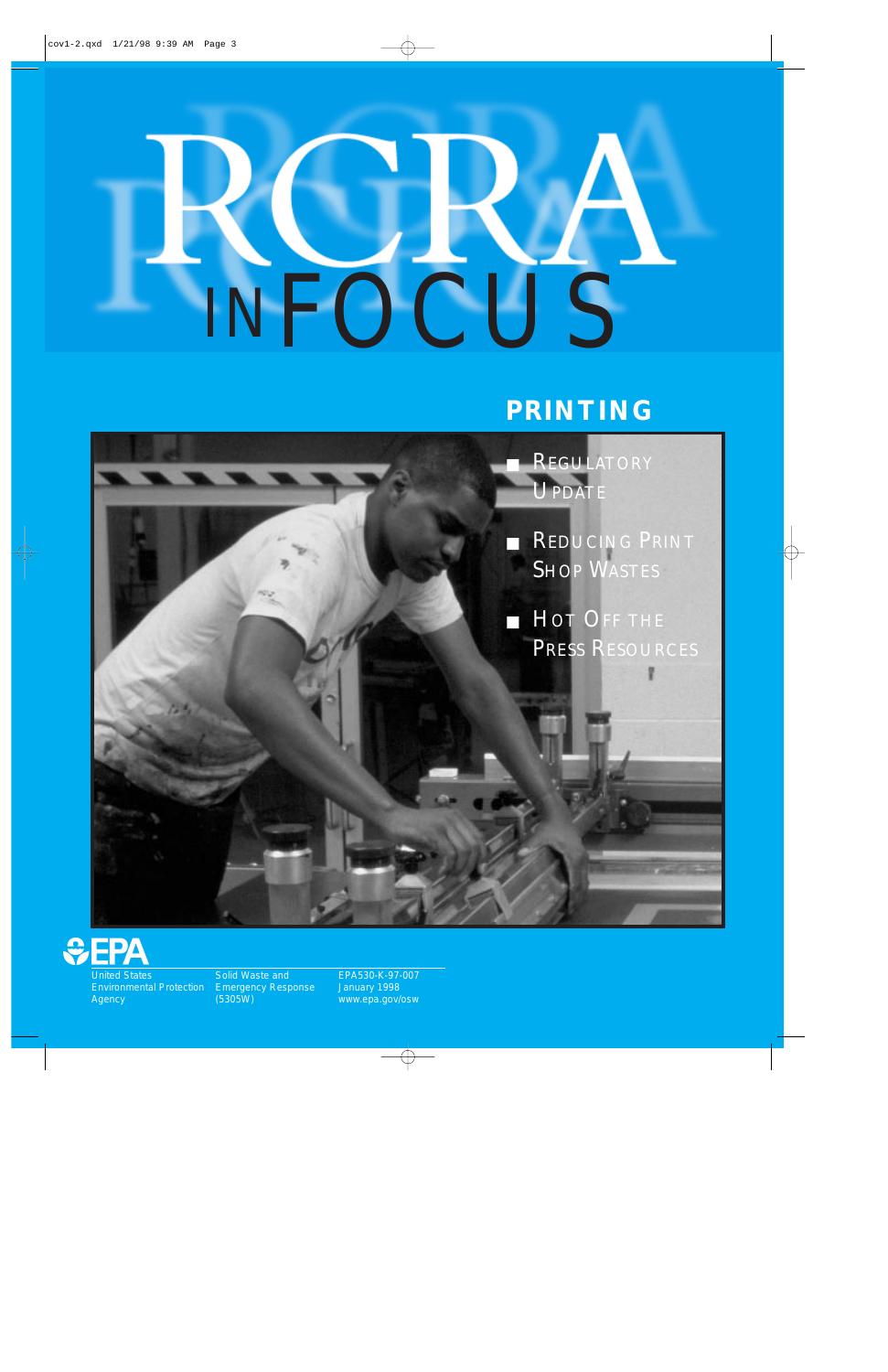### **CONTENTS**

| <b>Frequently Asked Questions About RCRA</b>                    | $\overline{2}$ |
|-----------------------------------------------------------------|----------------|
| The Life Cycle of a Typical Printing Waste                      |                |
| <b>Requirements for Regulated Printers</b>                      | 6              |
| Reduce or Minimize the Hazardous Wastes You Generate            | 8              |
| <b>Other Environmental Laws Affecting the Printing Industry</b> | 11             |
| <b>Contacts and Resources</b>                                   | 13             |

#### FOR MORE INFORMATION CALL:

### RCRA Hotline

U.S. Environmental Protection Agency 800 424-9346 or TDD 800 553-7672. In the Washington, DC, area: 703 412-9810 or TDD 703 412-3323.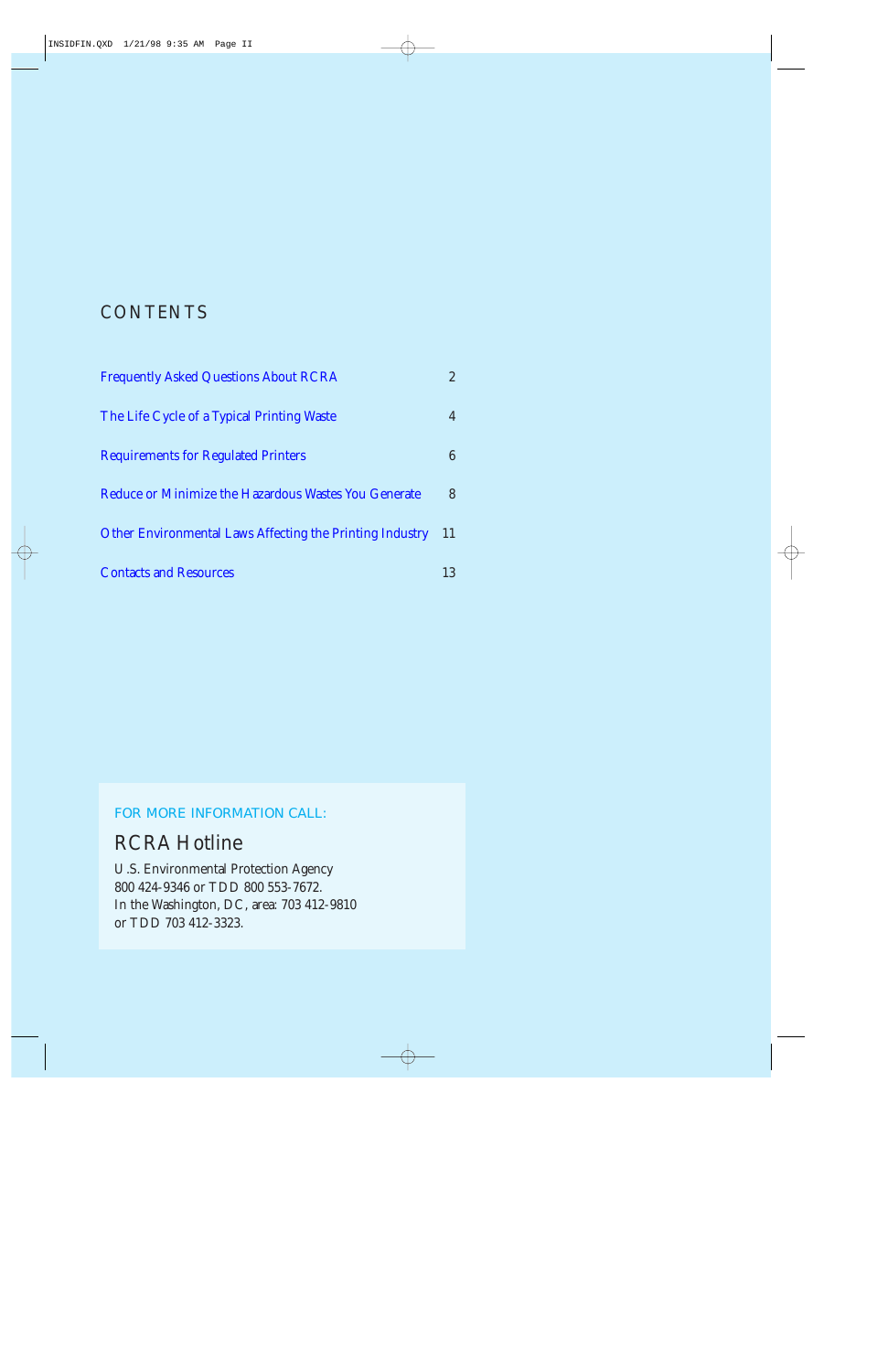# POTEWOTO FOREWORD

hether you are a screen printer, lithographer,<br>flexographer, or other printer, your printing<br>probably generate hazardous waste. That me<br>are regulated by the U.S. Environmental Protection Agency (E flexographer, or other printer, your printing processes probably generate hazardous waste. That means you are regulated by the U.S. Environmental Protection Agency (EPA) under a federal law called the Resource Conservation and Recovery Act (RCRA). Under RCRA, you are required to follow certain procedures when generating, storing, transporting, treating, or disposing of hazardous waste. *RCRA in Focus* provides an overview of the federal regulations you are required to follow and the wastes that are likely to be hazardous in your business. It also provides federal recycling and pollution prevention options to help you decrease the amount of hazardous waste you generate.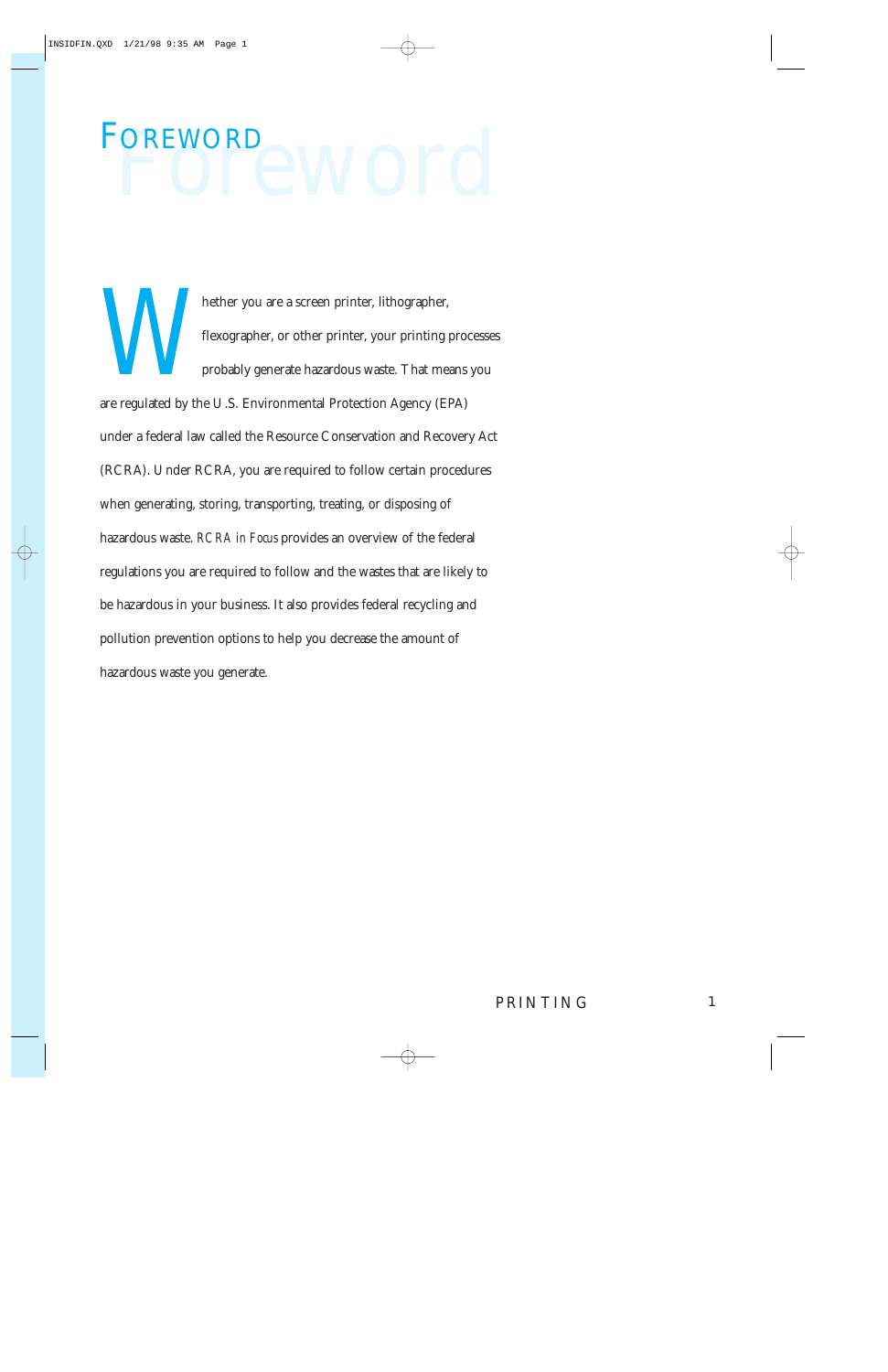# FREQUENTLY ASKED QUESTIONS<br>ABOUT RCRA<br>What Is RCRA? ABOUT RCRA

#### <span id="page-3-0"></span>**STATE** REQUIREMENTS

You may be regulated both by your state hazardous waste agency and EPA. RCRA allows states to receive legal permission, known as authorization, to implement the RCRA hazardous waste program.

You must always contact your state authority to determine which state requirements apply to your business. To operate a hazardous waste program, a state's regulations must be consistent with, and at least as stringent as, the federal program. Some states adopt more stringent requirements for facilities handling hazardous waste, which are considered part of the authorized program.

#### **MORE** QUESTIONS?

all the RCRA<br>Hotline at 800 424-9346 or TDD 800 553-7672 for additional information about RCRA rules and regulations. In the Washington, DC, area, call 703 412-9810 or TDD 703 412-3323.

RCRA is a federal law that encourages environmentally sound methods for managing commer A?<br>A www.that encourages environmentally sound methods for managing commer-<br>a as well as household and municipal waste. It regulates facilities that genercial and industrial waste as well as household and municipal waste. It regulates facilities that generate, transport, treat, store, or dispose of hazardous waste. The vast majority of printers are considered hazardous waste generators, rather than treatment, storage, and disposal facilities (TSDFs), which are subject to more rigorous regulations.

The term "RCRA" is often used interchangeably to refer to the law, the regulations, and EPA policy and guidance. The *law* describes the waste management program mandated by Congress that gave EPA authority to develop the RCRA program. EPA *regulations* carry out the Congressional intent by providing explicit, legally enforceable requirements for waste management. EPA *guidance documents* and *policy directives* clarify issues related to the implementation of the regulations.

All the RCRA hazardous waste regulations can be found in the *Code of Federal Regulations* (CFR), Title 40, Parts 260 to 279. The CFR can be purchased through the U.S. Government Printing Office (GPO).

## Who Is Regulated?

Any printer that generates hazardous waste is potentially subject to RCRA. You must conduct tests required by the regulations or use your knowledge of and familiarity with the waste you generate to determine whether it is hazardous waste (as opposed to other types of waste). You might be subject to substantial civil and criminal penalties if you fail to properly or completely identify hazardous waste generated by your business.

## What Is Hazardous Waste?

To be considered hazardous waste, a material first must be classified as a solid waste. EPA defines solid waste as garbage, refuse, sludge, or other discarded material (including solids, semisolids, liquids, and contained gaseous materials). If your waste is considered solid waste, you must then determine if it is hazardous waste. Wastes are defined as hazardous by EPA if they are specifically named on one of four lists of hazardous wastes (listed wastes), or if they exhibit one of four characteristics (characteristic wastes). Each type of RCRA hazardous waste is given a unique hazardous waste code using the letters D, F, K, P, or U and three digits (e.g., D001, F005, or P039). See pages 8 to 10 for additional information on printing waste codes.

*Listed Wastes.* Wastes are listed as hazardous because they are known to be harmful to human health and the environment when not managed properly, regardless of their concentrations. The lists include the following three types of waste:

- **Non-Specific Source Wastes.** These are material-specific wastes, such as solvents, generated by several different industries. Waste codes range from F001 to F039. Potential printing wastes include F001 to F005 (solvents).
- **Specific Source Wastes.** These are wastes from specifically identified industries. Waste codes range from K001 to K161.
- **Discarded Commercial Chemical Products.** Off-specification products, container residuals, spill residue runoff, or active ingredients that have spilled or are unused and that have been, or are intended to be, discarded. Examples of printing wastes include U019 (benzene), U056 (cyclohexane), and U220 (toluene). Waste codes range from P001 to P205 and U001 to U411.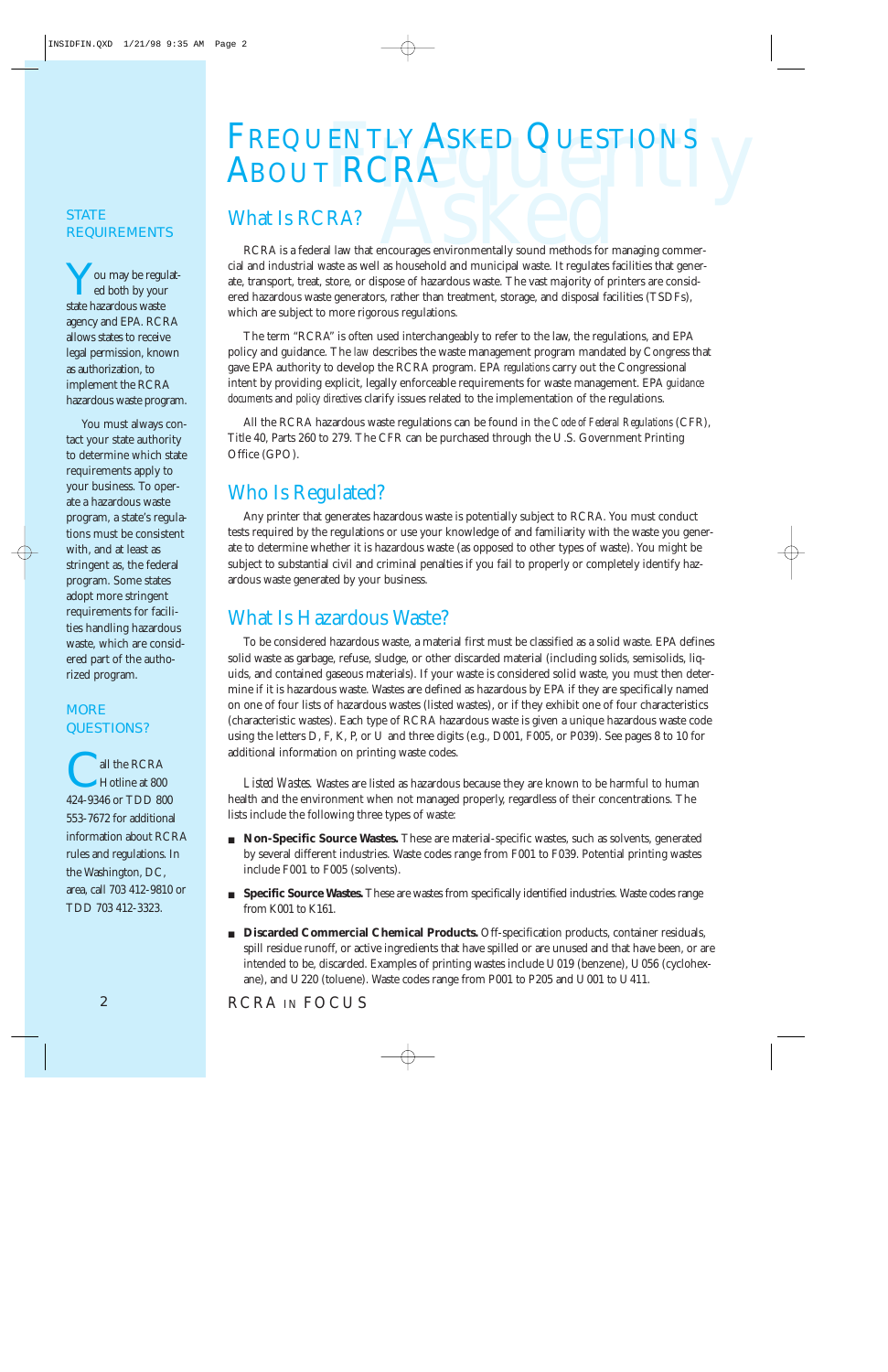# Characteristic Wastes. Even if your waste does not appear on one of the haz

*Characteristic Wastes.* Even if your waste does not appear on one of the hazardous waste lists, it still might be regulated as hazardous waste if it exhibits one or more of the following characteristics:

- **Ignitability.** Ignitable wastes create fires under certain conditions or are spontaneously combustible, and have a flash point less than 60 °C (140 °F). Examples include used solvents, which have a waste code of D001.
- **Corrosivity.** Corrosive wastes are acids or bases that are capable of corroding metal containers, such as storage tanks, drums, and barrels. Acid or alkaline process baths are a good example. The waste code for these materials is D002.
- **Reactivity.** Reactive wastes are unstable under "normal" conditions. They can cause explosions, toxic fumes, gases, or vapors when mixed with water. The waste code for these materials is D003.
- **Toxicity.** Toxic wastes are harmful or fatal when ingested or absorbed. When toxic wastes are disposed of on land, contaminated liquid may drain (leach) from the waste and pollute ground water. Toxicity is defined through a laboratory procedure called the Toxicity Characteristic Leaching Procedure. Printing wastes include D011 (silver), D019 (carbon tetrachloride), and D040 (trichloroethylene). Waste codes for toxic materials range from D004 to D039.

### How Are Generators Regulated?

If your business generates hazardous waste, you must manage it according to regulations for your specific generator type. Hazardous waste generators are divided into three categories, according to how much they generate in a calendar month:

- **Large Quantity Generators (LQGs).** LQGs generate greater than or equal to 200 gallons of hazardous waste per month (equivalent to 1,000 kg or approximately 2,200 lb), or greater than 0.02 gallons (approximately 1 kg or 2.2 lb) of acutely hazardous waste per month.
- **Small Quantity Generators (SQGs).** SQGs generate more than 25 gallons (equivalent to 100 kg or approximately 220 lb), but less than 200 gallons (1,000 kg or 2,200 lb) of hazardous waste per month.
- **Conditionally Exempt Small Quantity Generators (CESQGs).** CESQGs generate less than 25 gallons of hazardous waste per month (or equal to 100 kg or 200 lb), and less than or equal to 0.02 gallons (1 kg or 2.2 lb) of acutely hazardous waste per month.

Some states do not recognize the CESQG class. Contact your state environmental agency to find out if the CESQG status is recognized. **To find your appropriate state contact, call the RCRA Hotline at 800 424-9346.**

Under the federal RCRA requirements, your generator status might change from one month to the next as the quantity of waste you generate changes. State requirements vary widely. You must comply with whichever standard is applicable for a given month. In many cases, small businesses that fall into different generator categories at different times choose to always satisfy the more stringent requirements (usually state requirements) to simplify compliance. Generators must "count" the amount of waste generated, which involves adding up the total weight of all quantities of characteristic and listed waste generated at a particular facility. Certain wastes, such as those that are reclaimed or recycled continuously on site, are not counted under the federal regulations.

#### AM I REGULATED BY RCRA OR SUPERFUND?

RCRA regulates the treatment, storage, and disposal of hazardous waste being generated now and in the future. Superfund was created to pay for the identification, inspection, investigation, ranking, and cleanup of abandoned or uncontrolled hazardous waste sites that people responsible for contamination are unable or unwilling to clean up. Call the RCRA Hotline for more information.

#### HOW IS USED OIL HANDLED?

RCRA contains spe-cial provisions for the management of used oil destined for recycling or reuse. These management standards apply to oil refined from crude oil or any synthetic oil that has become contaminated through use by chemical or physical impurities. Used oil that will be recycled or reused is subject to special management standards, rather than the hazardous waste standards, unless it is treated as a waste (i.e., you decide to send the used oil for treatment and disposal rather than recovery or recycling).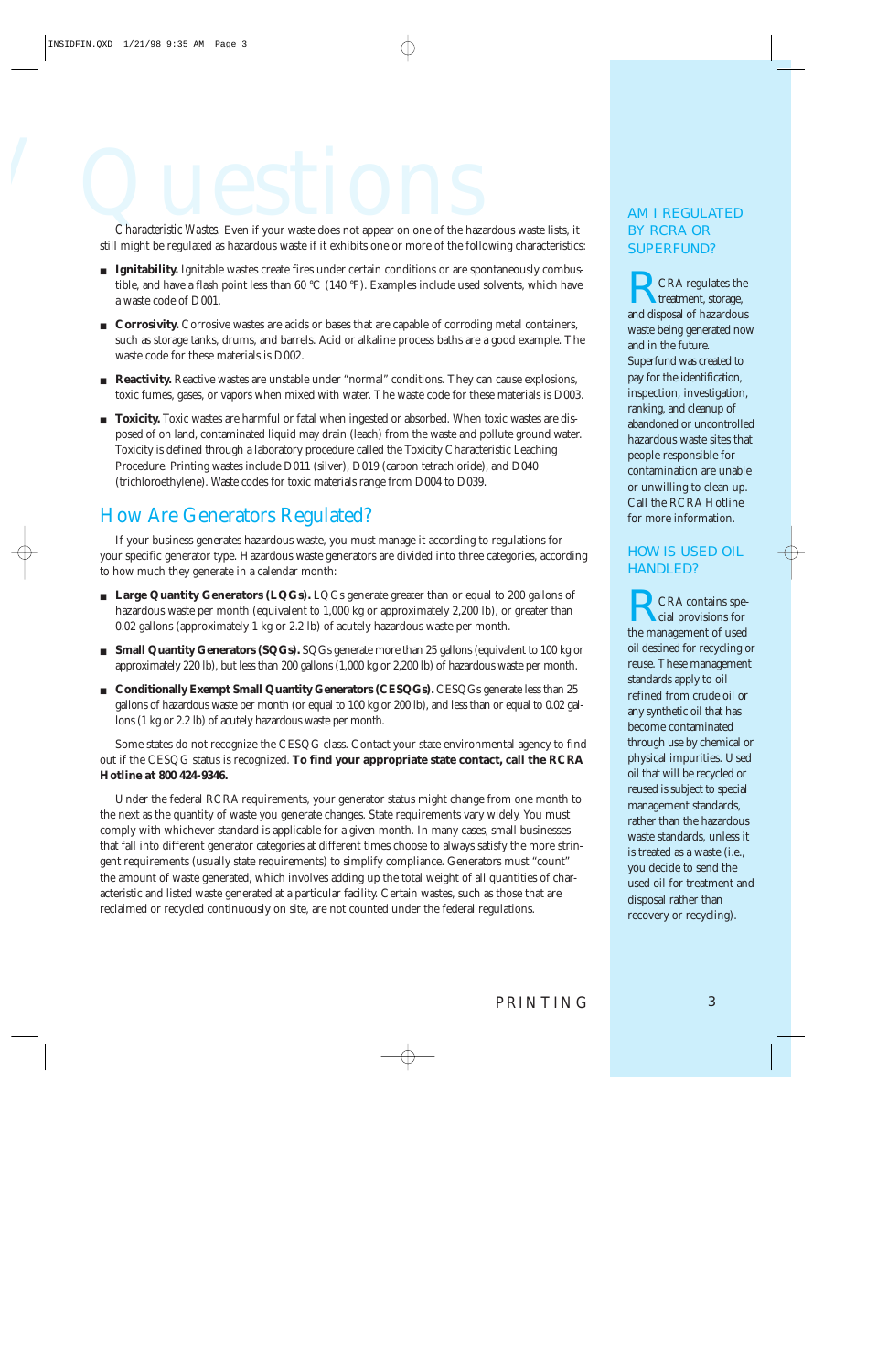## <span id="page-5-0"></span>THE LIFE CYCLE OF A TYPICAL PRINTING WASTE

THE EITE CICLE SOUNT WASTE<br>
2 1 YPICAL AS a second step, determ<br>
2 NOUNT WASTE<br>
2 NOUNT ING WASTE BOAT AS a second step, determ<br>
3 a second step, determ<br>
3 wiped it down. Now you have liquid solvent waste<br>
2 wive just clea wiped it down. Now you have liquid solvent waste that must be managed. You own a small business that produces a wide variety of hazardous wastes. You know it is time to investigate and follow the RCRA regulations.

This example details one typical printing waste life cycle for an SQG that is sending solvent waste off site for treatment, and it illustrates the most common scenario of activities. Other life cycles could apply depending on the waste, whether onsite treatment will occur, the type of waste management units used, and your generator status.

#### SEND WASTE OFF SITE FOR TREATMENT, STORAGE, OR DISPOSAL Using a registered hazardous

**SEND WASTE OFF SITE**<br> **FOR TREATMENT, FOR TREATMENT STORAGE, OR DISPOSAL**<br>
Using a registered hazardous<br>
waste transporter, send the<br>
waste of RCRA hazardous<br>
the appropriate manifest and<br>
land disposal restrictions<br>
tors waste transporter, send the waste to a RCRA hazardous waste TSDF accompanied by the appropriate manifest and land disposal restrictions notifications and certifications. You can choose from any permitted or interim status TSDF. Optional destinations for solvents include a hazardous waste incinerator that will landfill the incinerator ash, a hazardous waste fuel blender who will blend the solvents with other wastes and then burn them for energy recovery in a boiler or industrial furnaces, or a facility that will recycle the solvents.

#### IDENTIFY WASTE

By running tests or using your knowledge of the waste, identify whether your solvent waste is hazardous. Based on these analyses, determine the appropriate waste code for your solvents; in this case, for example, it is F001. File all records of test results, waste analyses, and other determinations made in the hazardous waste identification process and keep them for at least 3 years.

#### COUNT WASTE

As a second step, determine how much solvent waste you have produced in a calendar month. Do not count solvent placed directly into a solvent recovery still. Count the solvent still bottoms when they are removed from the still, however.

#### PREPARE APPROPRIATE NOTIFICATION AND **CERTIFICATION**

Ensure that all hazardous waste sent off site for treatment, storage, or disposal is accompanied by appropriate notifications and certifications (initial shipments only).

#### PREPARE HAZARDOUS WASTE MANIFEST

Send a manifest along with all hazardous waste sent off site to a TSDF, and keep your copy on site for 3 years. The manifest contains a certification stating that you have a program in place to reduce the volume and toxicity of waste generated to the degree economically practicable, and that you have selected a treatment, storage, or disposal method currently available that minimizes current and future threats from the waste.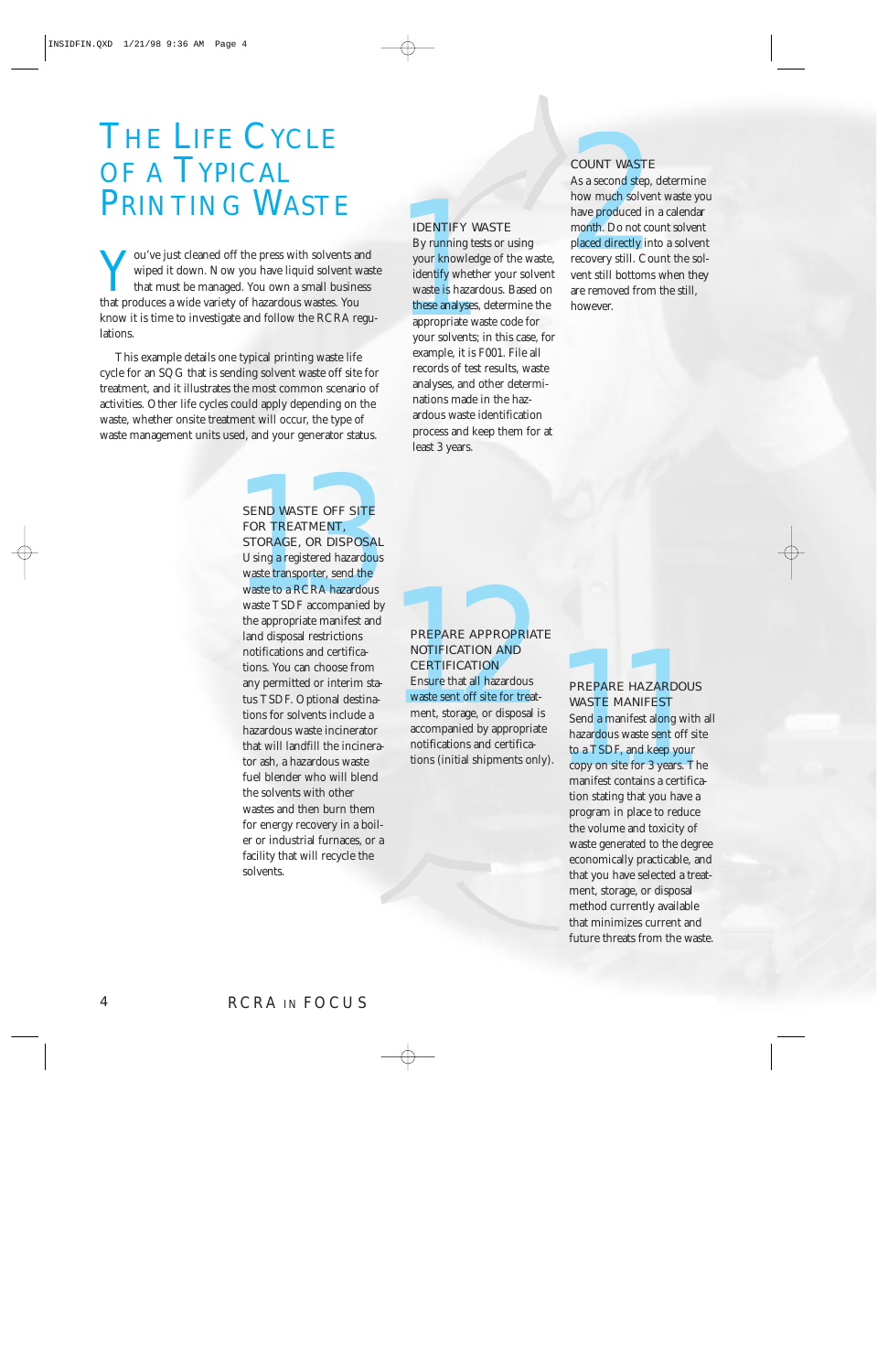#### **DETERMINE** GENERATOR STATUS

Based on waste counting, determine your generator status. In this case, you have produced more than 25 gallons, but less than 200 gallons, of hazardous waste in the past month, which means you are an SQG in this calendar month period.

#### OBTAIN EPA IDENTIFICATION NUMBER

ETERMINE<br>
SETERMINE<br>
ased on waste counting.<br>
atus. In this case, you have<br>
noticed more than 20 gal-<br>
MUMBER<br>
mos, by thess than 200 gal-<br>
mos, by the star and the star and the star and the star and the star and the star To identify your business as a hazardous waste generator, obtain an EPA identification number by submitting Form 8700-12 (Notification of Regulated Waste Activity), which is obtained from your state hazardous waste agency. Remember, your state requirements might be different.

#### PLACE WASTE IN **ACCUMULATION** UNIT

When the waste is generated, place it in an accumulation unit. Mark accumulation tanks and containers with the date the waste was placed in the unit as well as mark the words "Hazardous Waste." Ensure that containers are not rusty or leaking, are stored in areas with adequate ventilation and drainage, and are kept closed except to add or remove waste.

#### IMPLEMENT LQG PREPAREDNESS AND **PREVENTION REQUIREMENTS**

Check to be sure that emergency preparedness and prevention requirements are met. These include adequate emergency response systems and notification to local emergency response authorities.

#### FOLLOW U.S. DEPARTMENT OF TRANSPORTATION (DOT) PACKAGING STANDARDS

**EXERCAGING STANDARDS**<br> **EXERCAGING STANDARDS**<br> **EXERCAGING STANDARDS**<br> **EXERCAGING STANDARDS**<br> **EXERCAGING STANDARDS**<br> **EXERCAGING STANDARDS**<br> **EXERCAGING STANDARDS**<br> **EXERCAGING STANDARDS**<br> **EXERCAGING STANDARDS**<br> **EXERC** Before shipping waste off site for treatment, storage, or disposal, package, label, and mark waste containers in accordance with all applicable DOT requirements. Call the DOT Hotline at 800 467-4922.

#### CONTRACT WITH HAZARDOUS WASTE **TRANSPORTER**

To send waste off site to a TSDF, contract with a registered hazardous waste transporter. To locate a reliable transporter, contact a colleague to obtain a reference.

#### IMPLEMENT PERSONNEL TRAINING

Be sure that your personnel are familiar with hazardous waste handling and emergency procedures.

#### PREPARE CONTINGENCY PLAN

Next, ensure that a contingency plan is prepared in accordance with standards. The **contingency** plan is designed to minimize hazards from fires, explosions, and unplanned releases. Keep a copy of the contingency plan on site, and assign a facility emergency coordinator to be on site or on call at all times.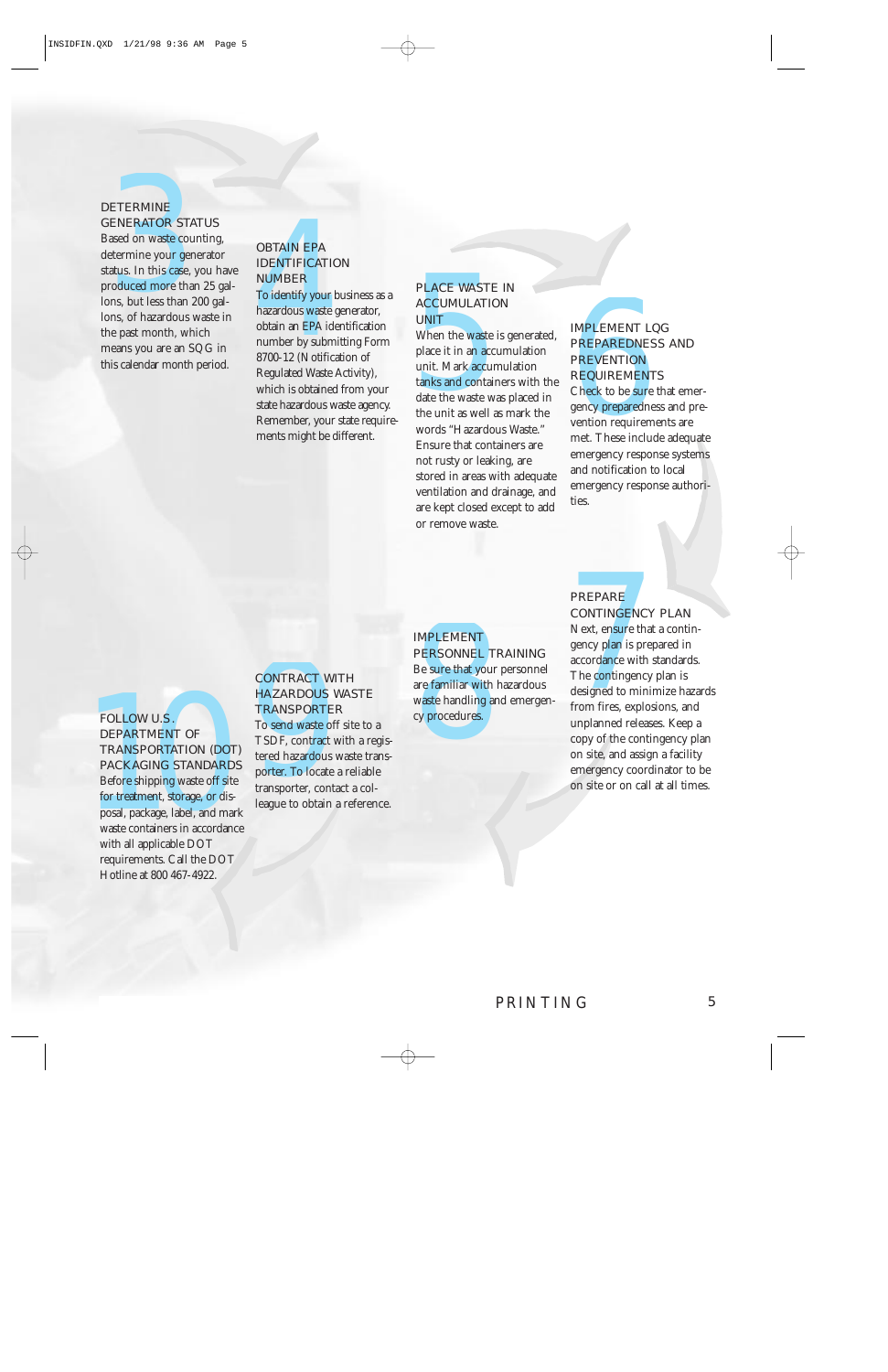#### <span id="page-7-0"></span>REQUIREMENTS FOR REGULATED PRINTERS

The following table presents an overview of the federal RCRA regulatory requirements for printers that are either LQGs, SQGs, or CESQGs. As noted, your state might have different or more stringent requirements.

|                                                                          |             |             |               | RCRA REGULATORY REQUIREMENTS                                                                                                                                                                                                                                                                                                                                                                                                                                                                                                                                                                                                                                                                                                                                                                                                                                                                                                                                                                                                           |
|--------------------------------------------------------------------------|-------------|-------------|---------------|----------------------------------------------------------------------------------------------------------------------------------------------------------------------------------------------------------------------------------------------------------------------------------------------------------------------------------------------------------------------------------------------------------------------------------------------------------------------------------------------------------------------------------------------------------------------------------------------------------------------------------------------------------------------------------------------------------------------------------------------------------------------------------------------------------------------------------------------------------------------------------------------------------------------------------------------------------------------------------------------------------------------------------------|
| <b>REGULATORY</b><br><b>REQUIREMENT</b>                                  | <b>LQGs</b> | <b>SQGs</b> | <b>CESQGs</b> | <b>IMPLEMENTATION EXPLANATION</b>                                                                                                                                                                                                                                                                                                                                                                                                                                                                                                                                                                                                                                                                                                                                                                                                                                                                                                                                                                                                      |
| <b>EPA Identification</b><br><b>Number</b>                               | ✓           | ✓           |               | Obtain an EPA identification number for each facility within your company. EPA and states use this 12-character identification<br>number to track hazardous waste activities.<br>Obtain an EPA identification number by submitting form 8700-12 (Notification of Regulated Waste Activity), which is provided by<br>your state hazardous waste agency. This is a one-time notification. Contact your state regarding the need for renotification if<br>circumstances at your facility change.                                                                                                                                                                                                                                                                                                                                                                                                                                                                                                                                          |
| <b>Hazardous Waste</b><br><b>Identification</b>                          | ✓           | ✓           | ✓             | Identify whether you generate hazardous waste to determine if you are subject to the RCRA hazardous waste regulations. Test<br>procedures are described in "Test Methods for the Evaluation of Solid Waste, Physical/Chemical Methods, SW-846," or tests can<br>be performed by a local laboratory.                                                                                                                                                                                                                                                                                                                                                                                                                                                                                                                                                                                                                                                                                                                                    |
| <b>Used Oil Standards</b>                                                | ✓           | ✓           |               | If you generate used oil, you are subject to a separate set of management standards from the hazardous waste management standards,<br>if the used oil will be recycled. If used oil is to be treated and disposed of, perform the hazardous waste identification step listed above.                                                                                                                                                                                                                                                                                                                                                                                                                                                                                                                                                                                                                                                                                                                                                    |
| <b>Waste Counting</b>                                                    | ✓           | ✓           | $\checkmark$  | . Determine how much hazardous waste you generate to determine your generator status.                                                                                                                                                                                                                                                                                                                                                                                                                                                                                                                                                                                                                                                                                                                                                                                                                                                                                                                                                  |
| <b>Accumulation Area</b>                                                 | ✓           | ✓           |               | You can accumulate waste in a "satellite accumulation area" with minimal regulatory burden. This area must be at or near the point of<br>generation and under the control of the operator of the process generating the waste.<br>There is no time limit on accumulation in the satellite accumulation area for waste under 55 gallons.<br>$\bullet$<br>There is a 55-gallon accumulation limit in the satellite accumulation area. Excess waste beyond the 55-gallon limit must be<br>moved from the satellite accumulation area within 3 days.<br>You must accumulate the waste in containers.<br>Waste containers must be marked with the words "Hazardous Waste" or other words that identify their contents.<br>۰<br>This waste is exempt from other accumulation provisions while in the satellite accumulation area.<br>$\bullet$                                                                                                                                                                                               |
| <b>Other Accumulation</b><br>Area (Time and<br><b>Quantity Limits)</b>   | ✓           | ✓           | $\checkmark$  | If waste accumulation does not meet the requirements for satellite accumulation, it is subject to more stringent requirements.<br>LQGs can accumulate waste on site for up to 90 days without a permit. SQGs can accumulate waste for 180 days,<br>or 270 days if the SQG must transport the waste more than 200 miles to a destination facility.<br>Begin counting accumulation time when waste is first placed in the accumulation unit.<br>Waste must be put in an exempt unit, recycled, or sent off site within the proper time period stated above.<br>$\bullet$<br>If an LQG or SQG accumulates wastes beyond the allotted time period, the facility is fully subject to the requirements of a hazardous<br>waste storage facility unless granted an exemption. SQGs cannot accumulate more than 6,000 kg of hazardous waste at any time.<br>CESQGs cannot accumulate more than 1,000 kg of hazardous waste, more than 1 kg or acutely hazardous waste, or 100 kg of<br>spill residue from acutely hazardous waste at any time. |
| <b>Storage Unit</b><br><b>Requirements</b>                               | ✓           | ✓           |               | Accumulate waste only in units that are in good condition, remain closed except when adding or removing, are inspected at<br>least weekly, are compatible with the types of waste, and meet special standards for ignitable waste and incompatible waste.<br>LQGs can use accumulation tanks and containers that have been assessed for integrity, have a secondary containment system,<br>and are inspected each operating day. SQGs can use certain accumulation tanks as well.<br>LQGs can use containment buildings as well.<br>$\bullet$<br>For all units, the date that the accumulation period begins must be clearly marked and visible on each container. All containers<br>and tanks must be clearly marked or labeled with the words "Hazardous Waste," and accumulation units must be shut down and<br>closed permanently in accordance with standards at the end of the unit life.<br>LQGs and SQGs can treat their waste without a RCRA storage permit in accumulation units that meet standards.                        |
| <b>Air Emissions</b>                                                     | ✓           |             |               | • LQGs must comply with organic air emissions requirements.                                                                                                                                                                                                                                                                                                                                                                                                                                                                                                                                                                                                                                                                                                                                                                                                                                                                                                                                                                            |
| <b>Preparedness</b><br>and Prevention                                    |             | ✓           |               | • LQGs and SQGs must comply with preparedness and prevention requirements, including the following:<br>- An adequate internal alarm or communications system.<br>- A device capable of summoning emergency personnel.<br>- Portable fire control equipment.<br>- Adequate water pressure to operate fire control systems.<br>- Adequate testing and maintenance of all emergency systems.<br>- Access to communication or alarm systems during waste handling activities.<br>- Adequate aisle space for emergency response.<br>- An arrangement with local emergency response authorities.                                                                                                                                                                                                                                                                                                                                                                                                                                             |
| <b>Contingency Plan</b>                                                  | ✓           | ✓           |               | LQG facilities must prepare a facility contingency plan in accordance with regulations.<br>$\bullet$<br>The contingency plan must be designed to minimize hazards from fires, explosions, or any unplanned release of hazardous<br>waste or constituents.<br>A copy of the contingency plan must be kept on site and an additional copy must be submitted to all local emergency services providers.<br>$\bullet$<br>LQGs and SQGs must have an emergency coordinator on site or on call at all times to respond to emergencies.<br>$\bullet$<br>Emergency response information must be posted next to the telephone.<br>$\bullet$<br>In the event of a fire, explosion, or release that could threaten human health outside the facility or when a spill has reached sur-<br>face water, the emergency coordinator must notify the National Response Center at 800 424-8802.                                                                                                                                                          |
| <b>Personnel Training</b>                                                | ✓           | √           |               | • LQGs must have a personnel training program in accordance with regulatory standards.<br>. Training must instruct facility personnel about hazardous waste management procedures and emergency response.<br>. Training must be completed within 6 months from the applicability of requirements.<br>. The facility must undertake an annual review of initial training.<br>SQGs must ensure that all employees are thoroughly familiar with proper waste handling and emergency procedures relevant to<br>their responsibilities.                                                                                                                                                                                                                                                                                                                                                                                                                                                                                                     |
| <b>DOT Packaging</b>                                                     | ✓           | ✓           |               | • Before being transported, waste must be packaged, labeled, and marked in accordance with applicable DOT requirements. Call<br>the DOT hazardous materials information line at 202 366-4488 for information.                                                                                                                                                                                                                                                                                                                                                                                                                                                                                                                                                                                                                                                                                                                                                                                                                          |
| <b>Offsite Management</b><br>of Waste                                    | ✓           | ✓           |               | Hazardous waste sent off site for handling may only be sent to a hazardous waste TSDF or recycling facility unless otherwise exempt.<br>۰<br>CESQGs: See onsite management of waste below.                                                                                                                                                                                                                                                                                                                                                                                                                                                                                                                                                                                                                                                                                                                                                                                                                                             |
| <b>Onsite Management</b><br>of Waste                                     |             |             | ✓             | CESQGs may either treat waste on site, if they qualify as one of the following types of facilities, or ensure delivery of waste to one<br>of the following types of facilities: permitted RCRA TSDF; interim status TSDF; state authorized to handle hazardous waste; per-<br>mitted, licensed, or registered by state to handle municipal solid waste according to standards; permitted, licensed, or registered<br>by state to handle nonmunicipal waste; if managed after January 12, 1998, facility is permitted, licensed, or registered by state<br>to handle nonhazardous waste in accordance with standards; facility beneficially uses or reuses, or legitimately recycles or<br>reclaims, its waste; facility treats its waste prior to beneficial use, reuse, or legitimate recycling or reclamation; or a universal<br>waste handler in accordance with standards.                                                                                                                                                         |
| <b>Manifest</b>                                                          | ✓           | ✓           |               | Hazardous waste sent off site must be accompanied by a manifest, a multipage form that documents the waste's progress<br>through treatment, storage, and disposal. It can usually be obtained from your state agency.<br>The manifest must have enough copies to provide the generator, each transporter, and the destination facility with one copy for<br>their records and a second copy to be returned to the generator after completion by the destination facility operator.<br>SQGs that have a contractual agreement with a waste reclaimer that specifies the types and frequencies of shipments do not<br>need to manifest the wastes if they retain a copy of the agreement in their files                                                                                                                                                                                                                                                                                                                                  |
| <b>Land Disposal</b><br><b>Restrictions (LDR)</b><br><b>Notification</b> | ✓           | ✓           |               | Your waste must meet certain treatment standards under the LDR program. Waste must be treated to reduce the<br>hazardous constituents to levels set by EPA or the waste must be treated using a specified technology. All waste sent off site for<br>treatment, storage, and disposal must be accompanied by appropriate LDR program notifications and certifications. There are<br>no required forms, but these papers must indicate whether or not wastes meet treatment standards, or whether the waste is<br>excluded from the definition of hazardous or solid waste or is otherwise exempt.                                                                                                                                                                                                                                                                                                                                                                                                                                      |
| <b>Hazardous Waste</b><br><b>Minimization</b>                            | ✓           | ✓           |               | To encourage generators to produce less hazardous waste, LQGs are required to have a program in place to reduce the<br>volume and toxicity of waste generated to the degree economically practicable, and must select a currently available treatment,<br>storage, or disposal method that minimizes present and future threats.<br>LQGs and SQGs must sign a certification of hazardous waste minimization on the manifest.<br>SQGs must make a good faith effort to minimize waste generation and to select the best available waste management method<br>۰<br>that they can afford.                                                                                                                                                                                                                                                                                                                                                                                                                                                 |
| <b>Biennial Report</b>                                                   | ✓           |             |               | • LQGs must submit biennial reports of waste generation and management activity by March 1 of every even-numbered year.<br>EPA, other agencies, and the public use this information to track trends in hazardous waste management.                                                                                                                                                                                                                                                                                                                                                                                                                                                                                                                                                                                                                                                                                                                                                                                                     |
| <b>Recordkeeping</b>                                                     | ✓           | J           |               | LQGs must maintain personnel training records until the facility closes.<br>۰<br>LQGs must keep copies of each biennial report for 3 years.<br>LQGs and SQGs must keep a copy of each manifest for 3 years.<br>۰<br>• LQGs and SQGs must keep records of test results, waste analyses, and other hazardous waste determinations for 3 years.                                                                                                                                                                                                                                                                                                                                                                                                                                                                                                                                                                                                                                                                                           |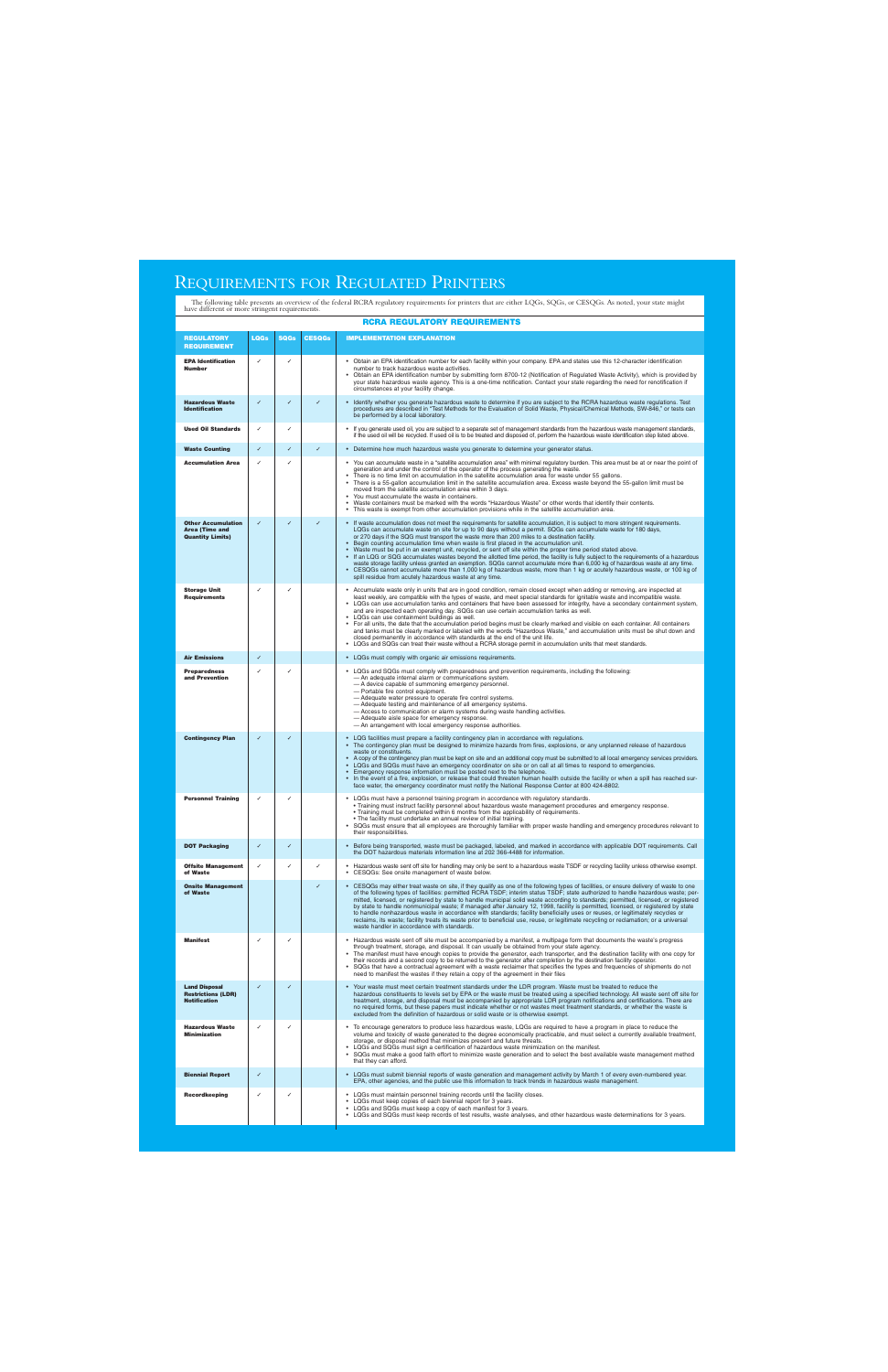# REDUCE OR MINIMIZE THE HAZARDOUS WASTES YOU GENERATE

<span id="page-8-0"></span>The following examples show hazardous wastes typically generated by the printing industry and provide suggestions for how to recycle, treat, or dispose of them according to federal regulations.

**HAZARDOUS WASTES YOU GENERATE**<br>
FIAZARDOUS WASTES YOU GENERATE<br>
evycling and pollution prevention measures can significantly reduce your regulatory<br>
burden and may save your business considerable money. This section prese burden and may save your business considerable money. This section presents information on hazardous wastes typically generated by various printing processes and provides suggestions for how to recycle them or implement pollution prevention measures. This list might not cover all chemicals used or wastes produced by the printing industry. Consult the hazardous waste lists and characteristics to determine if you generate other hazardous wastes.

Only the federal hazardous waste codes are provided here. Your state might have different codes for some waste streams. You should check with your state hazardous waste authority for additional waste codes and requirements.

| <b>PROCESS</b>                                                           | Using ink in lithography, letterpress, screen printing, flexography, and gravure                                                                                                                                                                                                                                                                                                                                                                                                                                                                 |  |  |  |
|--------------------------------------------------------------------------|--------------------------------------------------------------------------------------------------------------------------------------------------------------------------------------------------------------------------------------------------------------------------------------------------------------------------------------------------------------------------------------------------------------------------------------------------------------------------------------------------------------------------------------------------|--|--|--|
| <b>Wastes Generated</b>                                                  | Waste ink with chromium, barium, and lead content; and waste ink contaminated with clean-<br>ing solvents, such as trichloroethylene, methylene chloride, 1,1,1-trichloroethane, carbon<br>tetrachloride, 1,1,2-trichloroethane, 1,2,3-trifluoroethane, chlorobenzene, xylene, acetone,<br>methanol, methyl ethyl ketone (MEK), toluene, carbon disulfide, or benzene.                                                                                                                                                                           |  |  |  |
| <b>Possible RCRA</b><br><b>Waste Codes</b>                               | D005 (barium), D007 (chromium), D008 (lead), F001 to F005 (listed solvents), D001<br>(ignitable waste), D018 (benzene), D019 (carbon tetrachloride), D021 (chlorobenzene), and<br>D040 (trichloroethylene).                                                                                                                                                                                                                                                                                                                                      |  |  |  |
| <b>Potential Recycling,</b><br>Treatment, and<br><b>Disposal Methods</b> | Recycle inks to make black ink. Reformulated black ink is comparable to lower quality<br>п<br>new black inks such as newspaper ink.<br>Dispose of inks by sending them to a fuel blending service that combines these and<br>п<br>other wastes for burning at industrial boilers or kilns.<br>Ship waste using a registered hazardous waste transporter to a hazardous waste TSDF.                                                                                                                                                               |  |  |  |
| <b>Potential Pollution</b><br><b>Prevention Methods</b>                  | Dedicate presses to specific colors or special inks to decrease the number of cleanings<br>П<br>required for each press.<br>Clean ink fountains only when changing colors or when there is a risk of ink drying.<br>П<br>Run similar jobs simultaneously to reduce waste volume.<br>П<br>Isolate inks contaminated with hazardous cleanup solvents from noncontaminated inks.<br>П<br>Use organic solvent alternatives wherever possible, such as detergent or soap, nonhaz-<br>П<br>ardous blanket washes, and less toxic acetic acid solvents. |  |  |  |
| <b>PROCESS</b>                                                           | <b>Cleaning printing equipment</b>                                                                                                                                                                                                                                                                                                                                                                                                                                                                                                               |  |  |  |
| <b>Wastes Generated</b>                                                  | Spent organic solvents might include trichloroethylene, methylene chloride, 1,1,1-<br>trichloroethane, carbon tetrachloride, 1,1,2-trichloroethane, 1,2,3-trifluoroethane, chloroben-<br>zene, xylene, acetone, methanol, MEK, toluene, carbon disulfide, or benzene.                                                                                                                                                                                                                                                                            |  |  |  |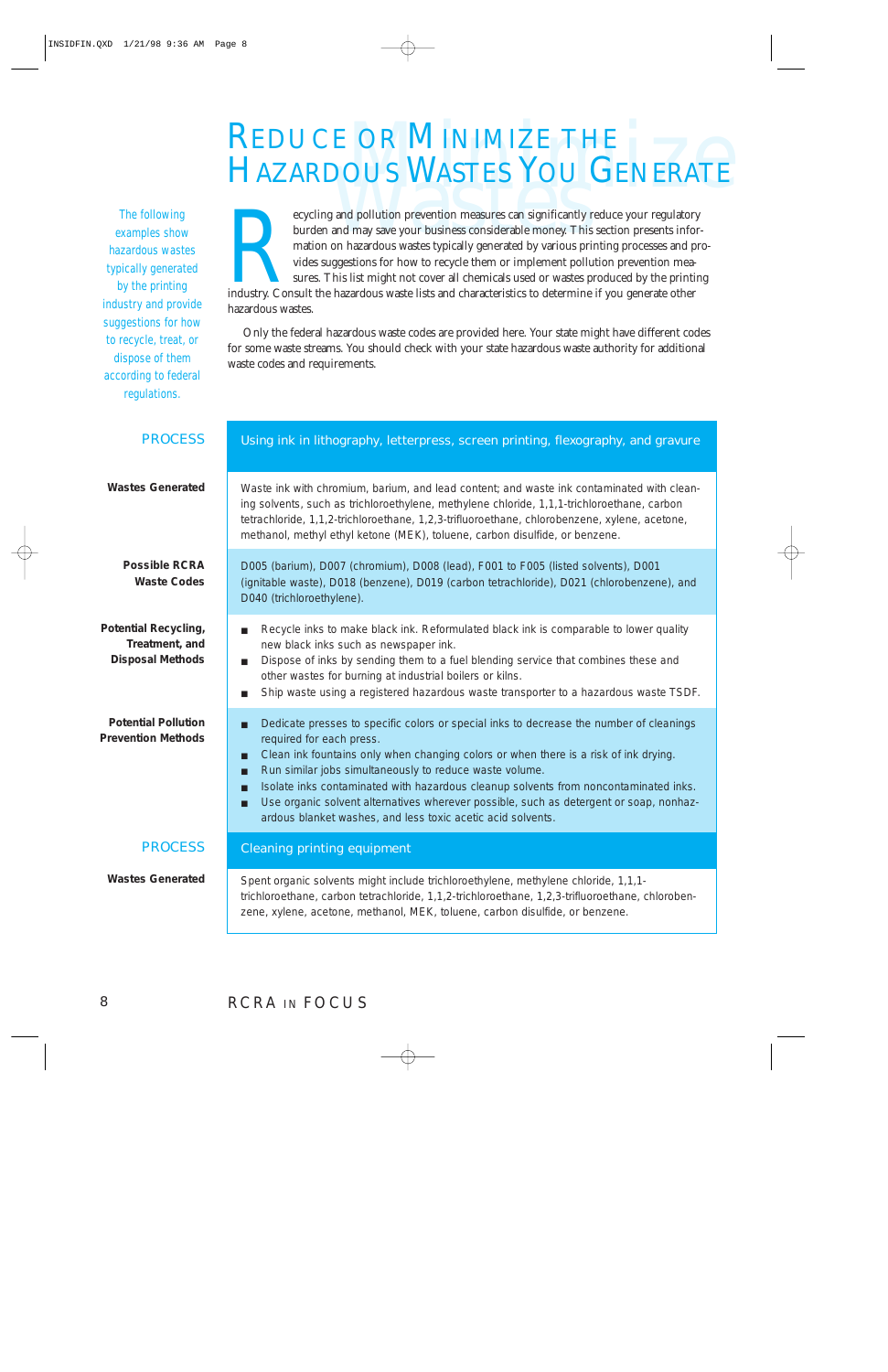| <b>Possible RCRA</b><br><b>Waste Codes</b>                               | F001 to F005 (listed solvents), D001 (ignitable waste), D018 (benzene), D019 (carbon tetra-<br>chloride), D021 (chlorobenzene), D040 (trichloroethylene), D005 (barium), D007 (chromi-<br>um), D008 (lead), D018 (benzene), and D019 (carbon tetrachloride).                                                                                                                                                                                                                                                                                                                                                                                                                                                                                                                                                                                                                                                                                                                                                                                                                                                                                                                                                                                                                                                                      |  |  |  |
|--------------------------------------------------------------------------|-----------------------------------------------------------------------------------------------------------------------------------------------------------------------------------------------------------------------------------------------------------------------------------------------------------------------------------------------------------------------------------------------------------------------------------------------------------------------------------------------------------------------------------------------------------------------------------------------------------------------------------------------------------------------------------------------------------------------------------------------------------------------------------------------------------------------------------------------------------------------------------------------------------------------------------------------------------------------------------------------------------------------------------------------------------------------------------------------------------------------------------------------------------------------------------------------------------------------------------------------------------------------------------------------------------------------------------|--|--|--|
| <b>Potential Recycling,</b><br>Treatment, and<br><b>Disposal Methods</b> | Find a legitimate reuse for spent solvents on site. If reused, the solvents are not consid-<br>п<br>ered to be wastes and, therefore, are not regulated. Examples include reusing solvents<br>in a parts-cleaning unit that is used to clean dirty press parts.<br>Dispose of solvents by sending them to a fuel blending service, which combines these<br>п<br>and other wastes for burning at industrial boilers or kilns.<br>Recycle spent solvents in an onsite solvent still.<br>$\blacksquare$<br>Contract with a solvent recycler or supplier to take the spent solvent away and replace it<br>ш<br>with fresh solvent.<br>Ship waste using a registered hazardous waste transporter to a hazardous waste TSDF.<br>п<br>Most solvents will be recycled or incinerated.<br>Appropriate management techniques for rags and disposable wipers contaminated with<br>$\mathcal{L}_{\mathcal{A}}$<br>solvents are at the discretion of your state or EPA regional office. A wide variety of<br>options are available including sending them to laundry services after wringing out<br>excess solvent, disposing of them as hazardous waste, treating them to recover the sol-<br>vents, or incinerating them as hazardous waste. To obtain your appropriate state or<br>regional contact, call the RCRA Hotline at 800 424-9346. |  |  |  |
| <b>Potential Pollution</b><br><b>Prevention Methods</b>                  | Print lighter colors first.<br>П<br>Squeegee or wipe surfaces clean before washing with solvent.<br>П<br>Dedicate presses to specific colors or special inks to decrease the number of cleanings<br>П<br>required for each press.<br>Run similar jobs simultaneously to reduce cleanup waste volume.<br>п<br>Use organic solvent alternatives wherever possible, such as detergent or soap, nonhaz-<br>П<br>ardous blanket washes, and less toxic acetic acid solvents.                                                                                                                                                                                                                                                                                                                                                                                                                                                                                                                                                                                                                                                                                                                                                                                                                                                           |  |  |  |
| <b>PROCESS</b>                                                           | <b>Developing negatives and prints</b>                                                                                                                                                                                                                                                                                                                                                                                                                                                                                                                                                                                                                                                                                                                                                                                                                                                                                                                                                                                                                                                                                                                                                                                                                                                                                            |  |  |  |
| <b>Wastes Generated</b>                                                  | Waste photochemical solutions from fixer and rinsewater and from alkaline or acid process baths.                                                                                                                                                                                                                                                                                                                                                                                                                                                                                                                                                                                                                                                                                                                                                                                                                                                                                                                                                                                                                                                                                                                                                                                                                                  |  |  |  |
| <b>Possible RCRA</b><br><b>Waste Codes</b>                               | D011 (silver) and D002 (corrosive waste).                                                                                                                                                                                                                                                                                                                                                                                                                                                                                                                                                                                                                                                                                                                                                                                                                                                                                                                                                                                                                                                                                                                                                                                                                                                                                         |  |  |  |
| <b>Potential Recycling,</b><br>Treatment, and<br><b>Disposal Methods</b> | Ship silver waste using a registered hazardous waste transporter to a hazardous waste<br>П<br>TSDF.<br>Recover silver from fixing baths using chemical recovery cartridges, electrolytic recovery<br>п<br>cells, or ion exchange resins, and have a commercial recycler pick it up.<br>Neutralize waste on site in an exempt elementary neutralization unit.<br>■                                                                                                                                                                                                                                                                                                                                                                                                                                                                                                                                                                                                                                                                                                                                                                                                                                                                                                                                                                 |  |  |  |
| <b>Potential Pollution</b><br><b>Prevention Methods</b>                  | Eliminate silver waste by using silver-free films such as vasicular, diazo, electrostatic,<br>П<br>and photopolymer.<br>Add ammonium thiosulfate to silver-contaminated baths to extend the allowable buildup<br>П<br>of silver.<br>Use an acid stop bath prior to fixing bath to reduce effect of alkaline developer on fixing<br>П<br>bath pH.<br>Install waterless paper and film developing units to reduce volume of fixer waste.<br>П<br>Employ countercurrent (using water from previous rinsings in initial film washing stage)<br>П<br>rather than parallel rinse techniques.<br>Containerize process baths to keep them from spoiling.<br>П                                                                                                                                                                                                                                                                                                                                                                                                                                                                                                                                                                                                                                                                             |  |  |  |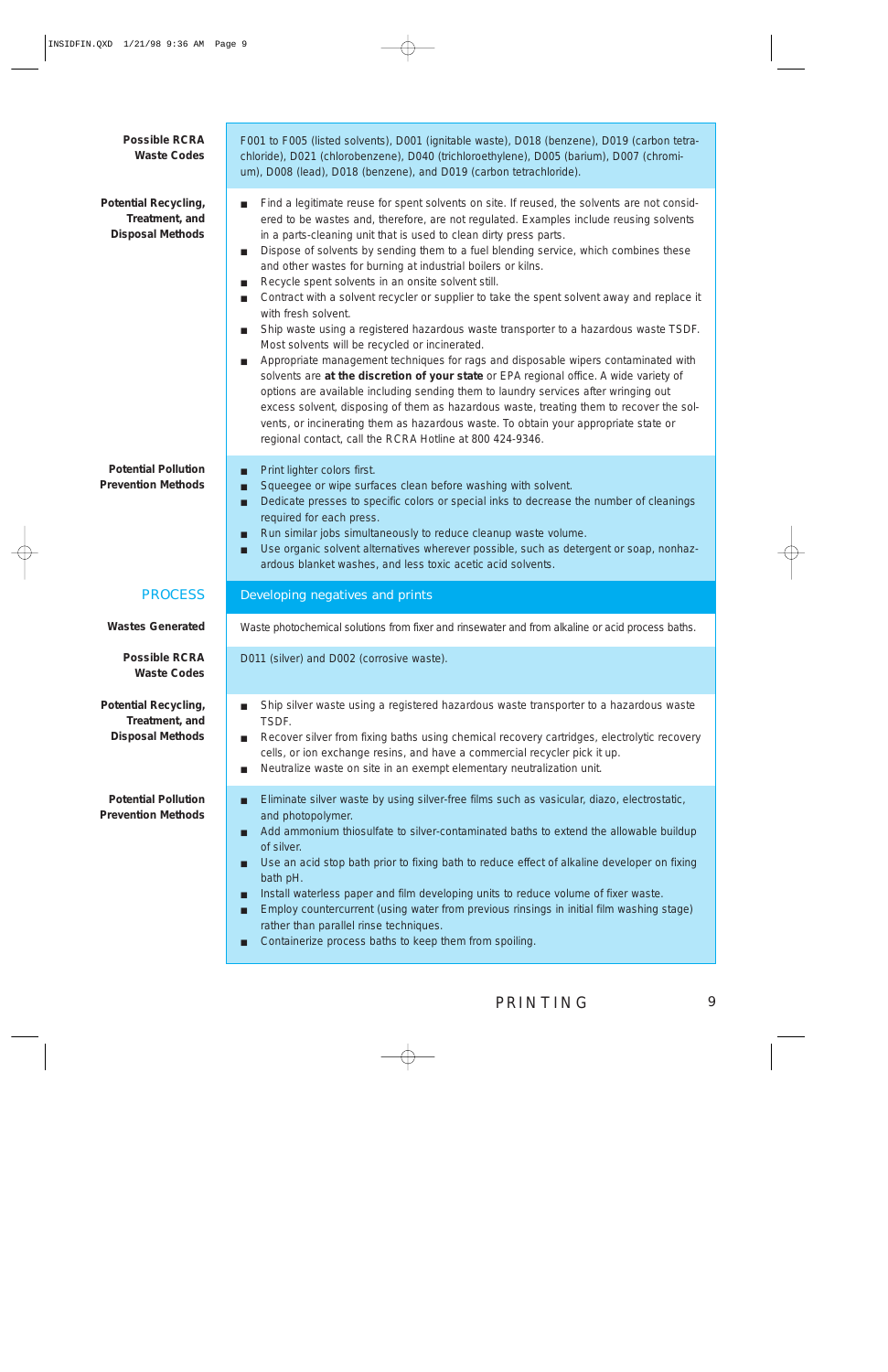# Minimize Wastes Plate processing PROCESS

| <b>PRUGESS</b>                                                           | <b>Plate processing</b>                                                                                                                                                                                                                                                                                                                                                                                                                                                                                                                                                                                                                                   |  |  |  |
|--------------------------------------------------------------------------|-----------------------------------------------------------------------------------------------------------------------------------------------------------------------------------------------------------------------------------------------------------------------------------------------------------------------------------------------------------------------------------------------------------------------------------------------------------------------------------------------------------------------------------------------------------------------------------------------------------------------------------------------------------|--|--|--|
| <b>Wastes Generated</b>                                                  | Acid plate etching chemicals for metallic lithographic plates, and flexographic photopolymer plates.                                                                                                                                                                                                                                                                                                                                                                                                                                                                                                                                                      |  |  |  |
| <b>Possible RCRA</b><br><b>Waste Codes</b>                               | D002 (corrosive waste), F002 (perchloroethylene), and F003 (butynol).                                                                                                                                                                                                                                                                                                                                                                                                                                                                                                                                                                                     |  |  |  |
| <b>Potential Recycling,</b><br>Treatment, and<br><b>Disposal Methods</b> | Neutralize waste acid on site in an exempt elementary neutralization unit.<br>п<br>Ship waste using a registered hazardous waste transporter to a hazardous waste TSDF<br>п<br>for treatment and disposal.                                                                                                                                                                                                                                                                                                                                                                                                                                                |  |  |  |
| <b>Potential Pollution</b><br><b>Prevention Methods</b>                  | Replace metal etching process with nonhazardous alternative.<br>П<br>Check with your state about the use of alternative plate solvents that may or may not be<br>П<br>considered hazardous.                                                                                                                                                                                                                                                                                                                                                                                                                                                               |  |  |  |
| <b>PROCESS</b>                                                           | <b>Printing processes</b>                                                                                                                                                                                                                                                                                                                                                                                                                                                                                                                                                                                                                                 |  |  |  |
| <b>Wastes Generated</b>                                                  | Unused inks, solvents, and other chemicals used in printing industry.                                                                                                                                                                                                                                                                                                                                                                                                                                                                                                                                                                                     |  |  |  |
| <b>Possible RCRA</b><br><b>Waste Codes</b>                               | D001, D002, U002 (acetone), U019 (benzene), U211 and D019 (carbon tetrachloride), U055<br>(cumene), U056 (cyclohexane), U069 (dibutyl phthalate), U112 (ethyl acetate), U259<br>(ethanol, 2-ethoxy), U359 (ethylene glycol monoethyl ether), U122 (formaldehyde), U154<br>(methanol), U226 (methyl chloroform), U080 (methylene chloride), U159 and D035 (MEK),<br>U161 (methyl isobutyl ketone), U210 and D039 (tetrachloroethylene), U220 (toluene), U223<br>(toluene diisocyanate), U228 and D040 (trichloroethylene), U043 and D043 (vinyl chloride),<br>and U239 (xylene).                                                                           |  |  |  |
| <b>Potential Recycling,</b><br>Treatment, and<br><b>Disposal Methods</b> | Neutralize corrosive wastes on site in an exempt elementary neutralization unit.<br>П<br>Find a legitimate reuse for unused chemicals on site. If legitimately reused, the chemi-<br>$\blacksquare$<br>cals are not considered to be waste. Examples include using solvents to clean dirty<br>press parts.<br>Dispose of organics with high fuel value by sending them to a fuel blending service,<br>$\mathcal{L}_{\mathcal{A}}$<br>which combines these and other wastes for burning at industrial boilers or kilns.<br>Ship waste using a registered hazardous waste transporter to a hazardous waste TSDF.<br>■<br>Most organics will be incinerated. |  |  |  |
| <b>Potential Pollution</b><br><b>Prevention Methods</b>                  | Instigate inventory controls to avoid overstocking on inks, solvents, and other printing<br>П<br>chemicals.                                                                                                                                                                                                                                                                                                                                                                                                                                                                                                                                               |  |  |  |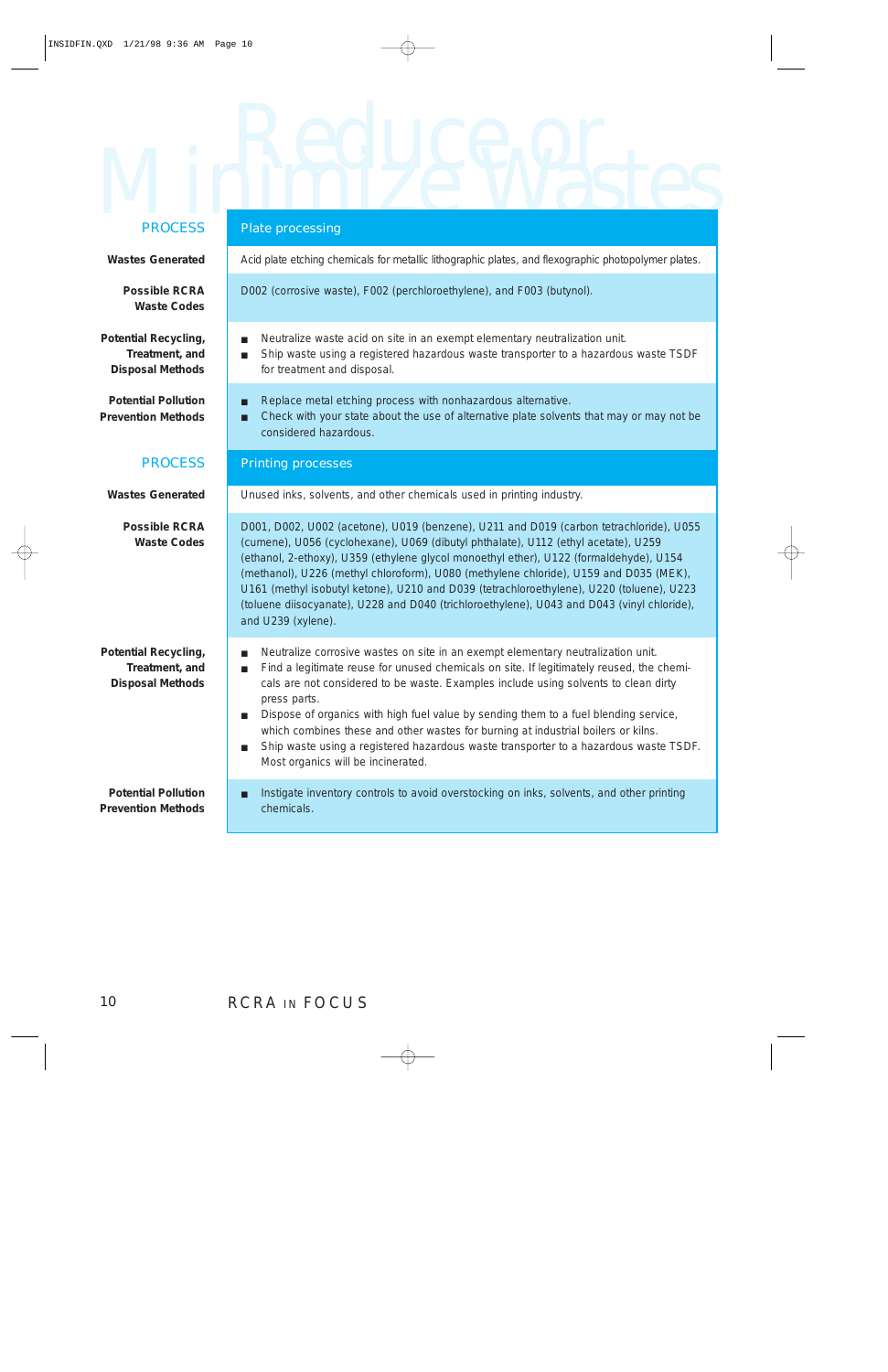# <span id="page-11-0"></span>**OTHER ENVIRONMENTAL LAWS**

#### THE CLEAN WATER ACT

**AFFECTING THE PRINTING INDUSTRY**<br>THE CLEAN WATER ACT<br>The Water Pollution Control Act, commonly known as the Clean Water Act (CWA), is the federal<br>program designed to restore and maintain the integrity of the nation's surf The Water Pollution Control Act, commonly known as the Clean Water Act (CWA), is the federal program designed to restore and maintain the integrity of the nation's surface waters. CWA controls direct discharges to surface waters (e.g., through a pipe) from industrial processes or stormwater systems associated with an industrial activity. It also regulates indirect discharges, or discharges to publicly owned treatment works (POTW) through a public sewer system, by requiring industrial facilities to pretreat their waste before discharging to a public sewer. Industrial pollutants from the printing industry that the CWA may regulate include organics, such as solvents, and metals such as lead, silver, mercury, copper, chromium, zinc, nickel, and cadmium. A serious concern with wastewater discharges from print shops is the high level of silver contained in photographic fixer solutions and rinsewaters. These solutions will not meet wastewater treatment plant discharge limits unless the silver is removed.

#### **CWA Resources:**

- 40 CFR Parts 100 to 129 and 400 to 503
- EPA Office of Water home page: **http://www.epa.gov/OW**
- EPA Office of Water: 202 260-5700
- Your state water authority, regional EPA office, and your local POTW

#### Oil Pollution Prevention Under the CWA

The Oil Pollution Prevention regulations were promulgated under the authority of the CWA. These regulations establish requirements for facilities to prevent oil spills from reaching the navigable waters of the United States or adjoining shorelines. The regulations apply to non-transportationrelated facilities with a specific aboveground or underground oil storage capacity that, because of their location, can reasonably be expected to discharge oil into the navigable waters of the United States.

#### **Oil Pollution Prevention Regulation Resources:**

- 40 CFR Part 112
- Internet access: **http://www.epa.gov/**

#### THE CLEAN AIR ACT

The Clean Air Act (CAA) regulates air pollution. It includes national emission standards for new stationary sources within particular industrial categories. It also includes national emission standards for hazardous air pollutants, which are designed to control the emissions of particular hazardous air pollutants (HAPs). Printers generate some HAPs, including benzene, cadmium compounds, carbon tetrachloride, chromium compounds, cobalt compounds, glycol ethers, perchloroethylene, vinyl chloride, and xylene. The CAA also seeks to prevent the accidental release of certain hazardous chemicals and to minimize the consequences of such releases.

#### **CAA Resources:**

- 40 CFR Parts 50 to 99
- Control Technology Center, Office of Air Quality, Planning, and Standards, EPA, general information: 919 541-0800, publications 919 541-2777
- Internet access: **http://www.epa.gov/oar/oaqps/ctc**

#### CFR GUIDE TO **HAZARDOUS** WASTE REGULATIONS

**To review the** RCRA regulations referred to in this document, consult the following citations in 40 CFR:

Part 260—Hazardous waste management system: general.

Part 261—Identification and listing of hazardous waste.

Part 262—Standards applicable to generators of hazardous waste.

Part 263—Standards applicable to transporters of hazardous waste.

Part 264—Standards for owners and operators of hazardous waste and specific types of hazardous waste management facilities.

Part 265—Interim status standards for owners and operators of hazardous waste TSDFs.

Part 266—Standards for the management of specific hazardous wastes and specific types of hazardous waste management facilities.

*continued*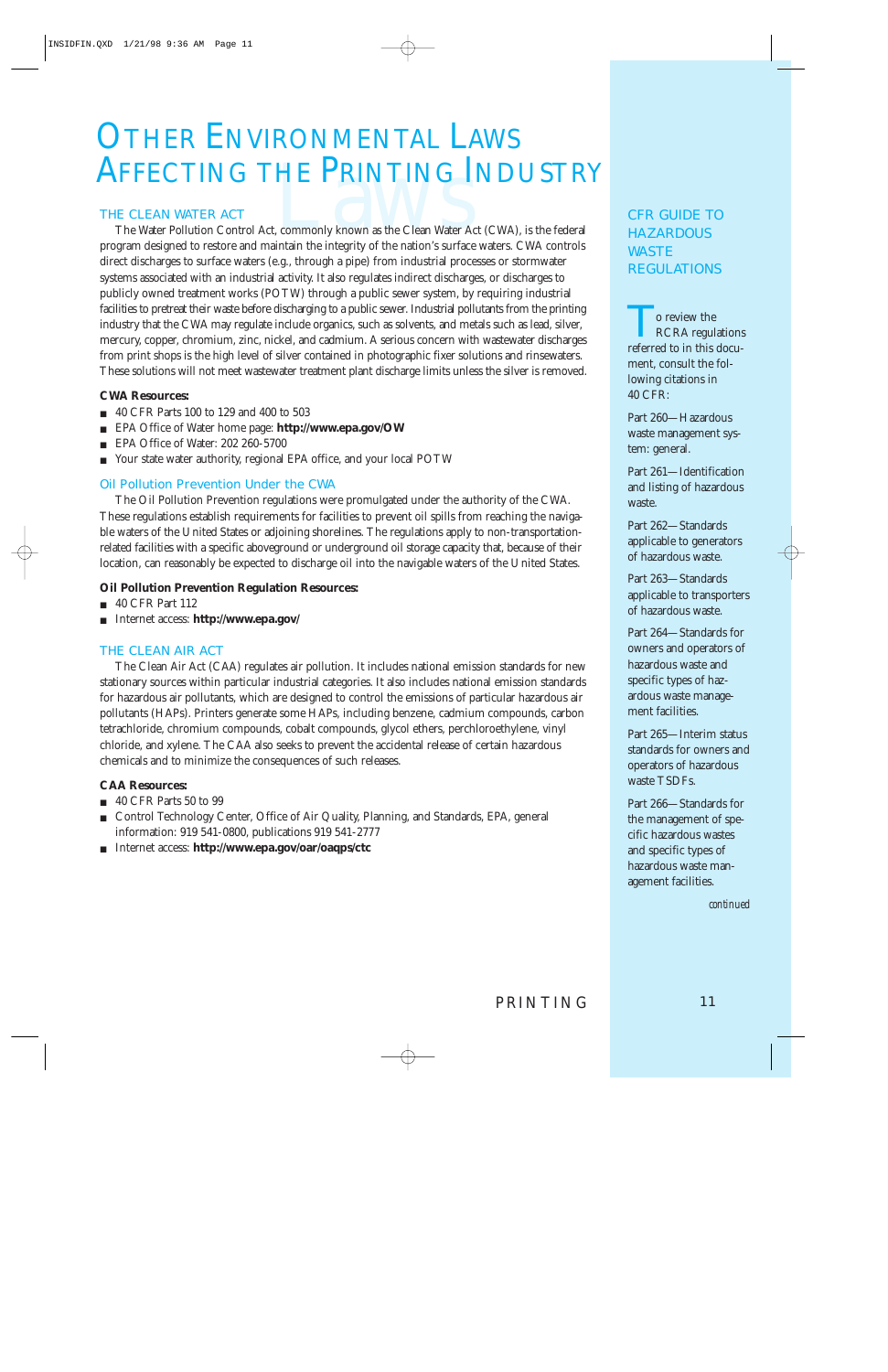#### CFR GUIDE *continued*

Part 268—Land disposal restrictions. Part 270—EPA administered permit programs: the Hazardous Waste Permit Program.

Part 271—Requirements for authorization of state hazardous waste programs.

Part 272—Approved state hazardous waste management programs.

Part 273—Standards for universal waste management.

Part 279—Standards for the management of used oil.

#### FOR MORE INFORMATION

or additional information on any of these laws, contact the RCRA Hotline at 800 424-9346 or 703 412-9810 in the Washington, DC, area. TDD (hearing impaired): 800 553-7672 or 703 412-3323 in the Washington, DC, area.

# $L_{{\sf{A}},{\sf{N}}}\left\{ \sum_{i}A_{i}}\right\}$

## LIABILITY ACT (CERCLA OR SUPERFUND)

The Comprehensive Environmental Response, Compensation, and Liability Act (CERCLA) of 1980, commonly known as Superfund, authorizes EPA to respond to releases, or threatened releases, of hazardous substances that might endanger public health, welfare, or the environment, that might come from any source. Superfund also grants EPA the authority to force parties responsible for environmental contamination to clean it up or to reimburse response costs incurred by EPA. The person in charge at your business must report to the National Response Center (phone: 800 424-8802) any release of a hazardous substance that exceeds a designated "reportable quantity" for that substance within a 24-hour period.

#### **Superfund Resources:**

■ Internet access: **http://www.epa.gov/superfund**

#### THE EMERGENCY PLANNING AND COMMUNITY RIGHT-TO-KNOW ACT

The Superfund Amendments and Reauthorization Act (SARA) of 1986 created the Emergency Planning and Community Right-to-Know Act (EPCRA). This law was designed to improve community access to information about potential chemical hazards and to facilitate the development of chemical emergency response plans by state and local governments. The EPCRA regulations establish several types of reporting obligations for facilities that store or manage specified chemicals. Printers are likely to use some of the specific chemicals such as ammonia, formaldehyde, hydroquinone, propylene oxide, sulfuric acid, and 2,4-toluene diisocyanate. Many of the chemicals used by printers, such as phosphoric acid, lead, perchloroethylene, and fuel oil, may be considered hazardous chemicals by the Occupational Safety and Health Administration as well. These are subject to additional requirements under EPCRA.

#### **EPCRA Resources:**

- 40 CFR Parts 350 to 372
- The State Emergency Response Commission (contact available from the RCRA Hotline)
- Internet access: **http://www.epa.gov/opptintr/tri/index.htm** and **http://www.epa.gov/swercepp**

#### SAFE DRINKING WATER ACT

The Safe Drinking Water Act (SDWA) mandates that EPA establish regulations to protect human health from contaminants present in drinking water. Under the authority of the SDWA, EPA developed national drinking water standards and created a joint federal-state system to ensure compliance with these standards. EPA also regulates underground injection of liquid wastes under the SDWA to protect underground sources of drinking water.

#### **SDWA Resources:**

- 40 CFR Parts 141 to 148
- SDWA Hotline: 800 426-4791
- Internet access: **http://www.epa.gov/ogwdw**

#### TOXIC SUBSTANCES CONTROL ACT

The Toxic Substances Control Act (TSCA) allows EPA to collect data on chemicals to evaluate, assess, mitigate, and control risks that might be posed by their manufacture, processing, and use. Printing facilities may be affected by some of the TSCA requirements.

#### **TSCA Resources:**

- 40 CFR Parts 702 to 799
- TSCA Hotline: 202 554-1404
- Internet access: **http://www.epa.gov/internet/oppts**

#### RCRA IN FOCUS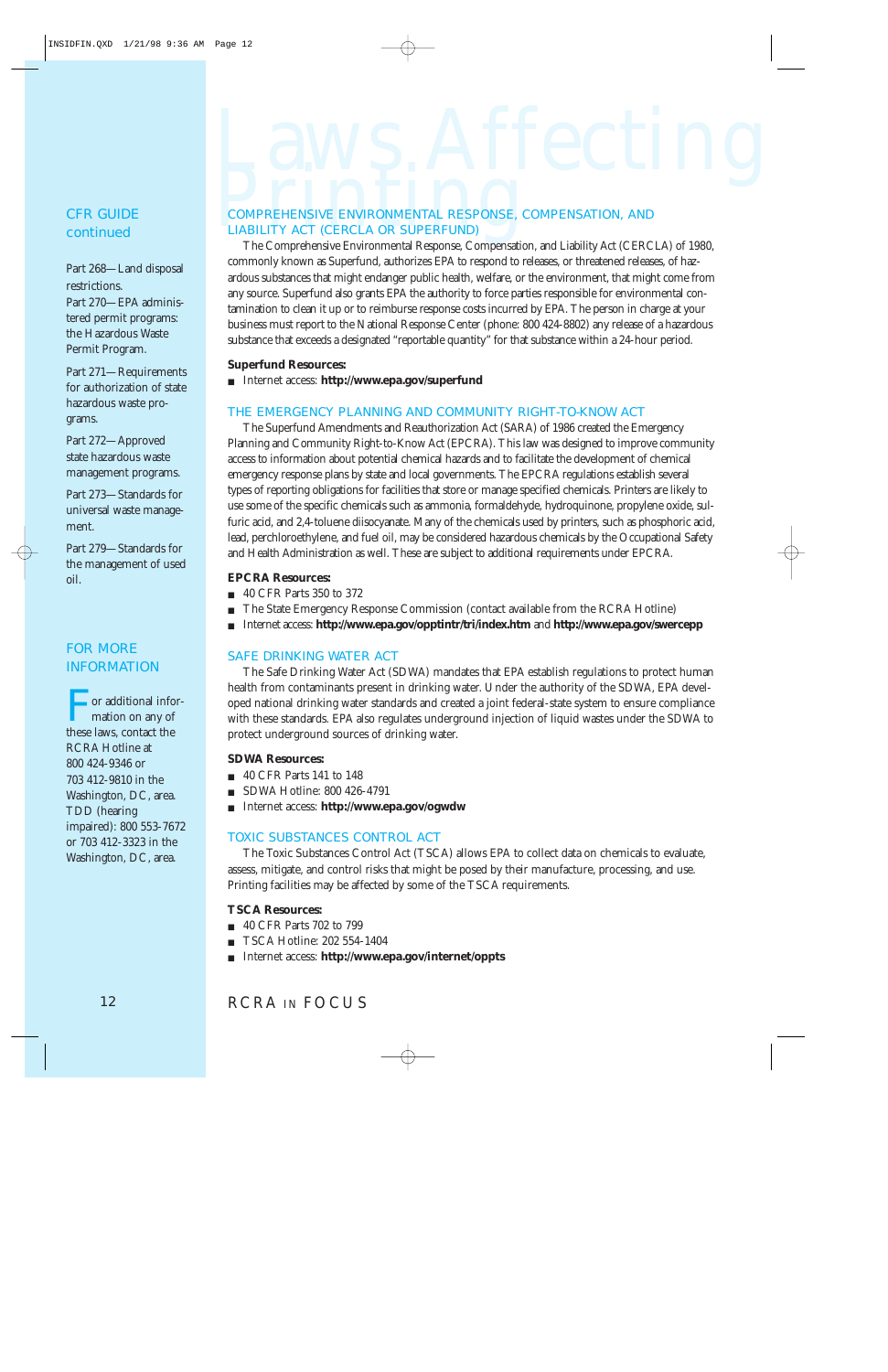# <span id="page-13-0"></span>CONTACTS AND RESOURCES CONTACTS AND RESOURCES

#### HOTLINES AND INFORMATION **CENTERS**

#### RCRA Hotline

U.S. Environmental Protection Agency Phone: 800 424-9346 or TDD 800 553-7672. In the Washington, DC, area: 703 412-9810 or TDD 703 412-3323. Home page: http://www.epa.gov/epaoswer/ hotline

Answers questions on matters related to RCRA solid waste, hazardous waste, and underground storage tanks, EPCRA, and CERCLA.

#### RCRA Information Center

U.S. Environmental Protection Agency RCRA Information Center (5305W) 401 M Street, SW. Washington, DC 20460 Phone: 703 603-9230 Fax: 703 603-9234 E-mail: rcra-docket@epamail.epa.gov

Holds and provides public access to all regulatory materials on RCRA and distributes technical and nontechnical information on RCRA issues.

#### Small Business Ombudsman

Clearinghouse/Hotline U.S. Environmental Protection Agency Small Business Ombudsman (2131C) 401 M Street, SW. Washington, DC 20460 Phone: 800 368-5888 Fax: 703 305-6462 Home page: http://www.smallbiz-enviroweb.org

Helps private citizens, small businesses, and smaller communities with questions on all program aspects within EPA.

#### U.S. Department of Transportation

Hazardous Materials Information Center Phone: 800 467-4922

Provides information about DOT's hazardous materials regulations.

#### U.S. Government Printing Office

Superintendent of Documents P.O. Box 371954 Pittsburgh, PA 15250-7954 Phone: 202 512-1800 Fax: 202 512-2250

Prints and distributes the *Code of Federal Regulations.* Title 40, Parts 260 to 299, contains most of the RCRA requirements.

#### ADDITIONAL INTERNET ADDRESSES

**EPA Home Page:** http://www.epa.gov

**EPA RCRA Hazardous Waste Resources** http://www.epa.gov/osw/topics.htm

**Code of Federal Regulations** http://www.epa.gov/docs/epacfr40/

**The Printer's National Environmental Assistance Center** http://www.pneac.org

**Envirosense:** http://es.inel.gov (contains technical, policy, and general information on pollution prevention topics)

#### OTHER INDUSTRY CONTACTS

Screenprinting and Graphics Imaging Association International 10015 Main Street Fairfax, VA 22031-3489 Phone: 703 385-1335 Contact: Marcia Y. Kinter Fax: 703 273-2870 Home page: http://www.sgia.org

Flexographic Technical Association 900 Marconi Avenue Ronkonkoma, NY 11779 Phone: 516 737-6020 Contact: Dr. Doreen Monteleone Fax: 516 737-6813 Home page: http://www.fta.ffta.org

National Association of Printing Ink Manufacturers 777 Terrace Avenue, Heights Plaza Hasbrouck Heights, NJ 07604 Phone: 201 288-9454 Contact: George Fuchs Fax: 201 288-9453

Graphic Arts Technical Foundation 200 Deer Run Road Sewickley, PA 15143 Phone: 412 741-6860 Contact: Gary Jones Fax: 412 741-2311

#### OTHER RESOURCES

Call the RCRA Hotline (800 424-9346) to order any of the following documents:

*Understanding the Hazardous Waste Rules: A Handbook for Small Businesses 1996 Update* (EPA530-K-95-001) provides an overview to help small business owners and operators understand how best to comply with federal hazardous waste management regulations. This booklet defines the three categories of hazardous waste generators and assists small quantity generators in determining if federal regulations apply. This document explains how to obtain an EPA identification number, manage waste on site, and ship waste off site.

*RCRA: Reducing Risk From Waste* (EPA530-K-97-004) provides a brief overview of the national RCRA program and the role of the states. This booklet defines RCRA hazardous waste and how the RCRA regulations apply to generators, transporters, and TSDFs. It focuses on hazardous waste but also addresses municipal and industrial nonhazardous solid waste. It provides examples of waste and waste treatment and disposal methods, waste minimization tips, links to other environmental laws related to hazardous substances, a glossary of terms, and a guide to the RCRA section of the *Code of Federal Regulations.*

*Identifying Your Waste: The Starting Point* (EPA530-F-97-029) is a short brochure that explains how to determine if you generate hazardous waste. It explains the definition of solid waste and describes the five ways that wastes can be considered hazardous. In addition, it

provides information about how to manage the various types of waste that are generated by small businesses.

Call the Pollution Prevention Information Clearinghouse (202 260-1023) to order any of the following documents.

*Screen Printing Project: Publications List* (EPA744- F-96-021) is a document produced by EPA's Design for the Environment (DfE) program. The DfE Screen Printing Project is a voluntary effort between representatives of the screen printing industry and EPA. The goal of the project is to provide screen printers with information that can help them design operations that are more environmentally sound, specifically regarding screen reclamation. This booklet lists 18 documents in English and 8 documents in Spanish that are available free of charge. Documents include case studies and fact sheets that describe how companies reduced the use of reclamation chemicals in screen printing and reduced the use of solvents in screen reclamation as well as videos on pollution prevention for screen printers.

*Reducing VOCs in Flexography* (EPA744-F-96- 013) is a fact sheet that highlights the experience of one flexographic printer that successfully reduced volatile organic compound emissions and hazardous waste by switching to a water-based ink system.

*Vegetable Ester Blanket Washes* (EPA744-F-96- 014) highlights vegetable esters as an alternative blanket wash. DfE's study of 22 commercially available blanket washes revealed that vegetable blanket washes have more environmentally sound properties than other blanket washes, including reduced flammability.

*Workplace Practices Make the Difference* (EPA744- F-96-008) describes the activities among 206 lithographers that reduced chemical usage. These lithographers provide suggestions for pollution prevention that are cost-effective and improve processes.

*Substitute Blanket Washes: Making Them Work* (EPA744-F-96-002) describes substitute blanket washes that reduce volatile organic compounds and hazardous air pollutants.

*Pollution Prevention at Custom Print* (EPA744-F-96-001) is a case study that highlights the pollution prevention activities of one print shop. The company reduced the use of chemicals on site by 70 percent, which has reduced waste and saved \$5,000 per year.

*Managing Solvents and Wipes* (EPA744-K-93- 001) is a case study that shows one company's success with substituting environmentally friendlier solvents, reducing the amount of solvent in wastewater, and saving money in the process.

*Learning From Three Companies That Reduced VOC Emissions* (EPA744-F-96-016) is a fact sheet that highlights the steps that three flexographic printers took to reduce their VOC emissions.